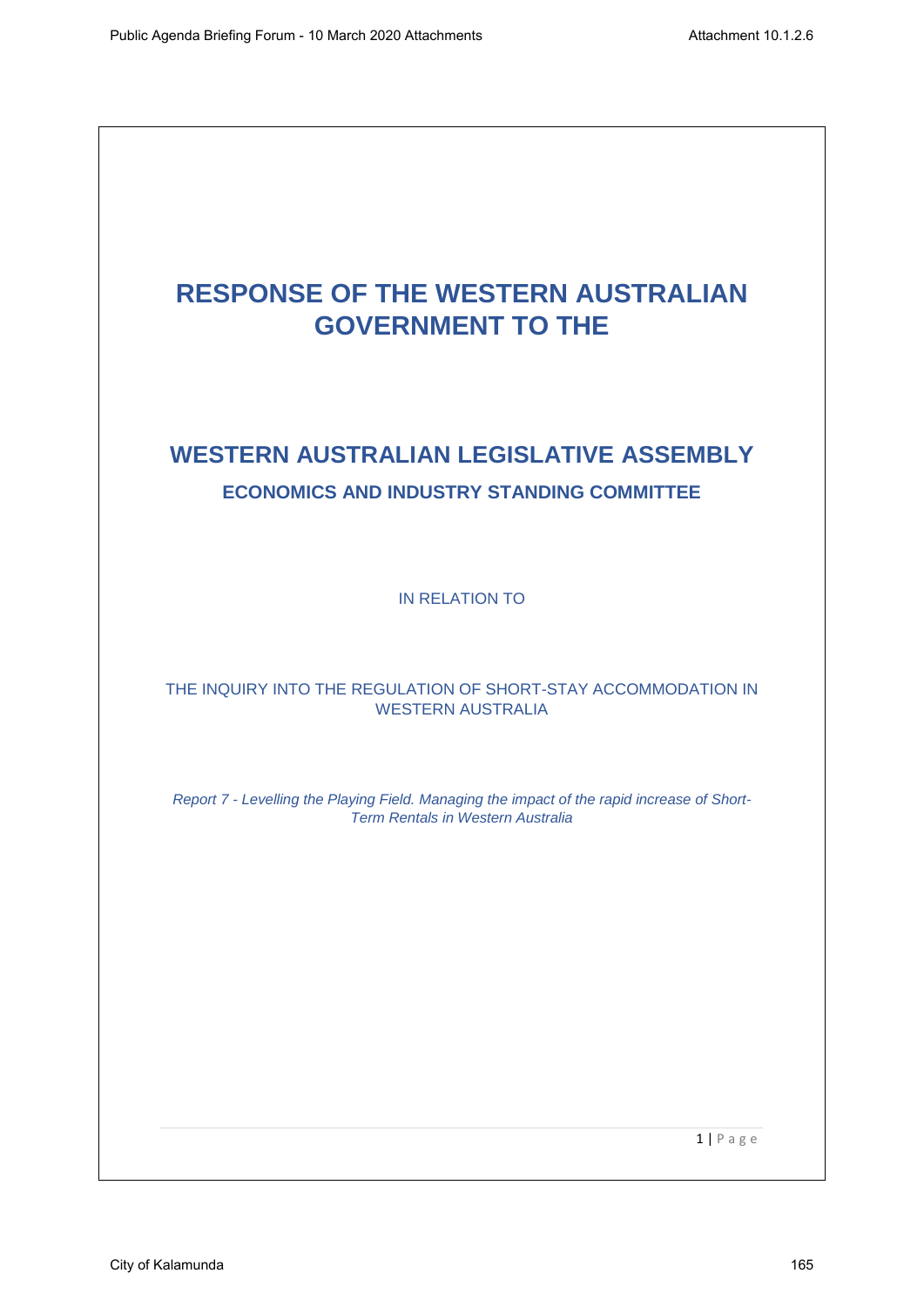# **Executive Summary**

The Western Australian Government generally agrees with the Report and will consider developing and/or adopting policy to give effect to the intent of the recommendations, including forming an interdepartmental working group to address some of the recommendations.

The Western Australian Government thanks the Committee for undertaking the Inquiry, and welcomes its Report. The Government also acknowledges the important contributions made by the stakeholders who participated in the Inquiry, including local governments, major online accommodation platforms, industry associations, key social organisations, individual hosts, hotel and caravan park owners, and guest house and bed and breakfast owners.

In responding to the Committee's recommendations, the Western Australian Government acknowledges the complexity of the issues raised and the wide range of views on the topic across the State and within local government areas. The Government recognises the broader issues in relation to short-term rentals, including a lack of available data, perception of an 'uneven playing field', amenity issues for neighbours, and confusing regulatory requirements to name a few. In principle, the Government accepts that the existing Statelevel policy and guidance addressing short-term rentals are dated and inconsistent, and will look at rectifying this.

The recommendations of the Committee are outlined below:

# **Recommendation 1**

The Minister for Commerce request the Department of Mines, Industry Regulation and Safety develop a public education campaign in association with Real Estate Institute of Western Australia (REIWA) to make owners, real estate agents, property managers and purchasers of real estate in Western Australia aware of their obligations in regard to:

- the truthful marketing and presentation of properties as Short-Term Rental prospects;
- the importance of considering Short-Term Rental as part of the pre-purchase due diligence process; and
- other legal obligations surrounding the use of properties as Short-Term Rentals.

# **Recommendation 2**

That by June 2020 the Minister for Planning update the model provisions in the *Planning and Development (Local Planning Schemes) Regulations 2015* to amend:

- land use definitions to differentiate between hosted and unhosted Short-Term Rentals;
- land use definitions to include the size and capacity of Short-Term Rentals; and
- the definition of bed and breakfast accommodation.

# **Recommendation 3**

That by June 2020 the Minister for Planning direct the Western Australian Planning Commission (WAPC) to update planning guidance so that it aligns with the amended land use definitions in the *Planning and Development (Local Planning Schemes) Regulations 2015* and provides greater guidance to local governments about ways to appropriately regulate Short-Term Rentals.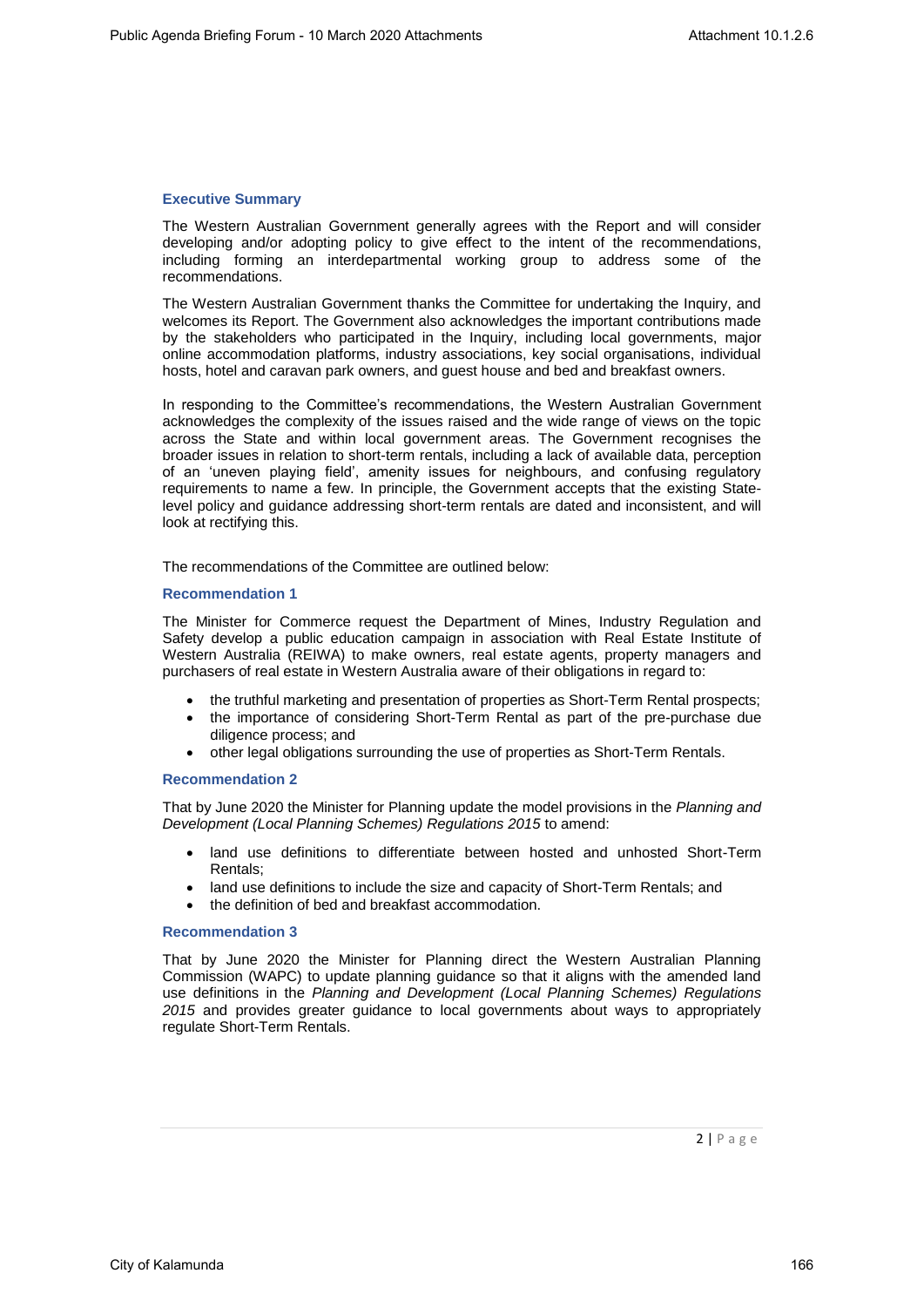The Minister for Planning direct the relevant government agency to work with stakeholders to develop model by-laws that assist strata companies to better manage Short-Term Rentals in their strata scheme. These model by-laws should include:

- by-laws that, if adopted by a strata company, would prevent owners from letting their lots as Short-Term Rentals; and
- by-laws that, if adopted by a strata company, would enable owners to let their lots as Short-Term Rentals.

# **Recommendation 5**

The Minister for Planning direct Landgate to update their strata titles guidance to include discussion of the powers and processes open to strata companies to manage Short-Term Rentals in strata schemes.

# **Recommendation 6**

The Ministers for Commerce, Local Government, Planning and Tourism establish an interdepartmental working group to coordinate whole-of-government policy responses for Short-Stay Accommodation.

# **Recommendation 7**

The interdepartmental working group should:

- 1. Establish the baseline requirements for a state-wide registration scheme, including:
	- a. the minimum information required for both hosted and unhosted premises;
		- b. the cycle of registration;
		- c. registration costs for the State register (separate from any additional local government fees, charges or costs);
		- d. the most appropriate agency to hold the register; and
		- e. the treatment of Traditional Accommodation providers.
- 2. Determine the legal mechanisms through which the State Government can introduce and enforce a registration scheme, including consequences for non-compliance.
- 3. Determine the most appropriate mechanism to collect and manage the registration data.
- 4. Determine the information disclosure requirements for online platforms and appropriate enforcement mechanisms.
- 5. Determine information sharing mechanisms between State and local government authorities, including information gathered under existing registration and licensing regimes for Traditional Accommodation.
- 6. Determine what information, if any, should be made publicly available.
- 7. Ensure that local governments maintain the ability to require the provision of additional information and impose additional licensing or operational requirements, depending on their particular circumstances.

The interdepartmental working group's activities should incorporate appropriate consultation mechanisms with local government authorities and relevant stakeholders.

#### **Recommendation 8**

The relevant Minister should ensure, through appropriate legislative or regulatory mechanisms, that online platforms are required to display a valid registration number for Short-Term Rentals, issued under the registration scheme. The interdepartmental working group should consider and provide advice to the Minister on the appropriate requirements for Traditional Accommodation.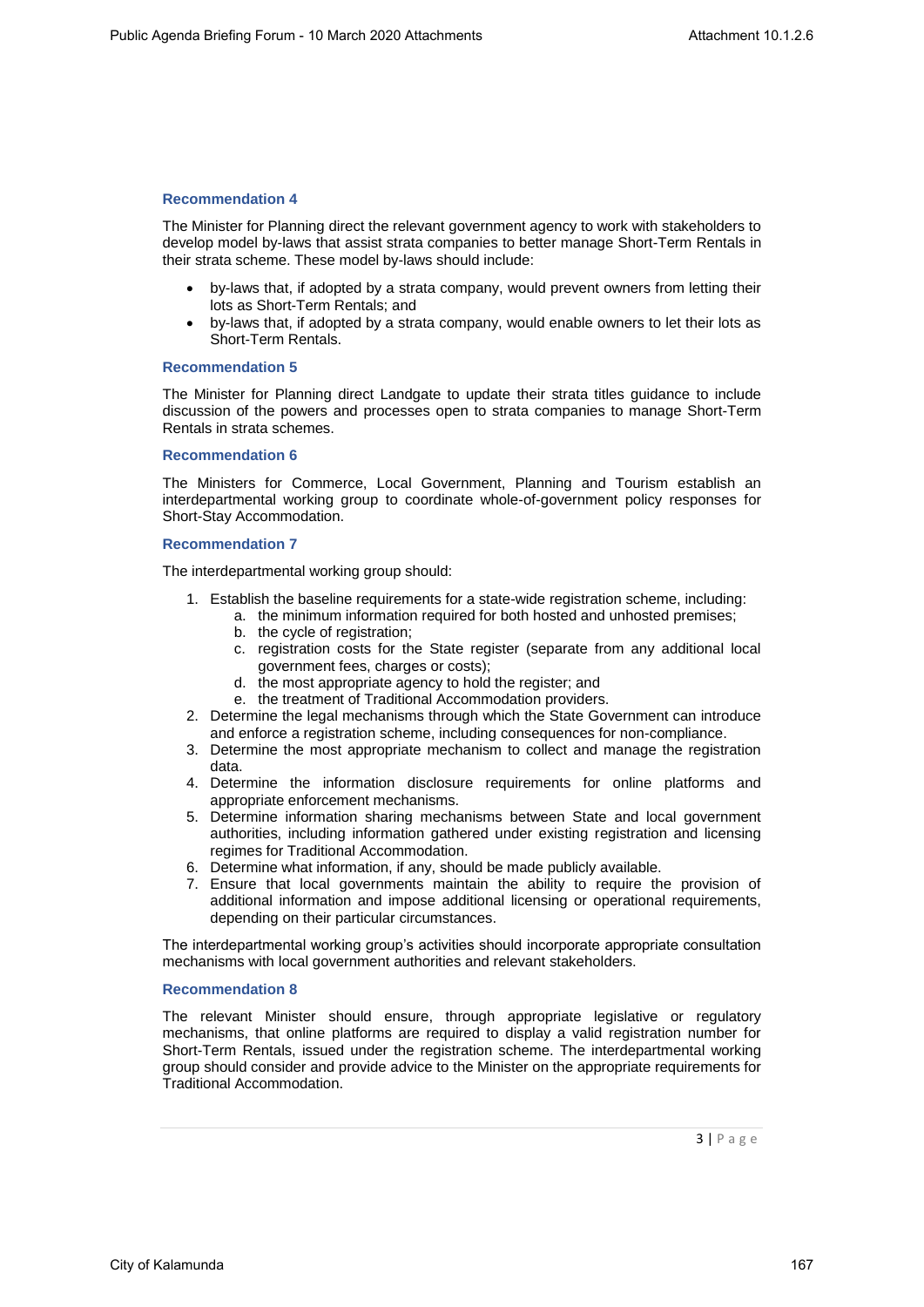The relevant Minister prepare regulations requiring online platforms to provide data on all Short-Term Rental properties listed in Western Australia to the government agency with primary responsibility for the state-wide registration system, on a disclosure cycle to be recommended by the interdepartmental working group.

# **Recommendation 10**

The relevant Minister introduce a state-wide registration scheme for Short-Term Rentals based on the parameters developed by the interdepartmental working group, coupled with data provision requirements for online platforms. Local government authorities should be responsible for:

- approving additional registration requirements for properties within their boundaries;
- developing additional registration criteria, suited to their particular circumstance;
- enforcing compliance with their local controls;
- managing complaints about Short-Term Rentals; and
- setting and imposing penalties for non-compliance with local requirements.

The process for information collection and disclosure should be developed by the interdepartmental working group, in consultation with local government.

The Government's specific response to each of the recommendations follow.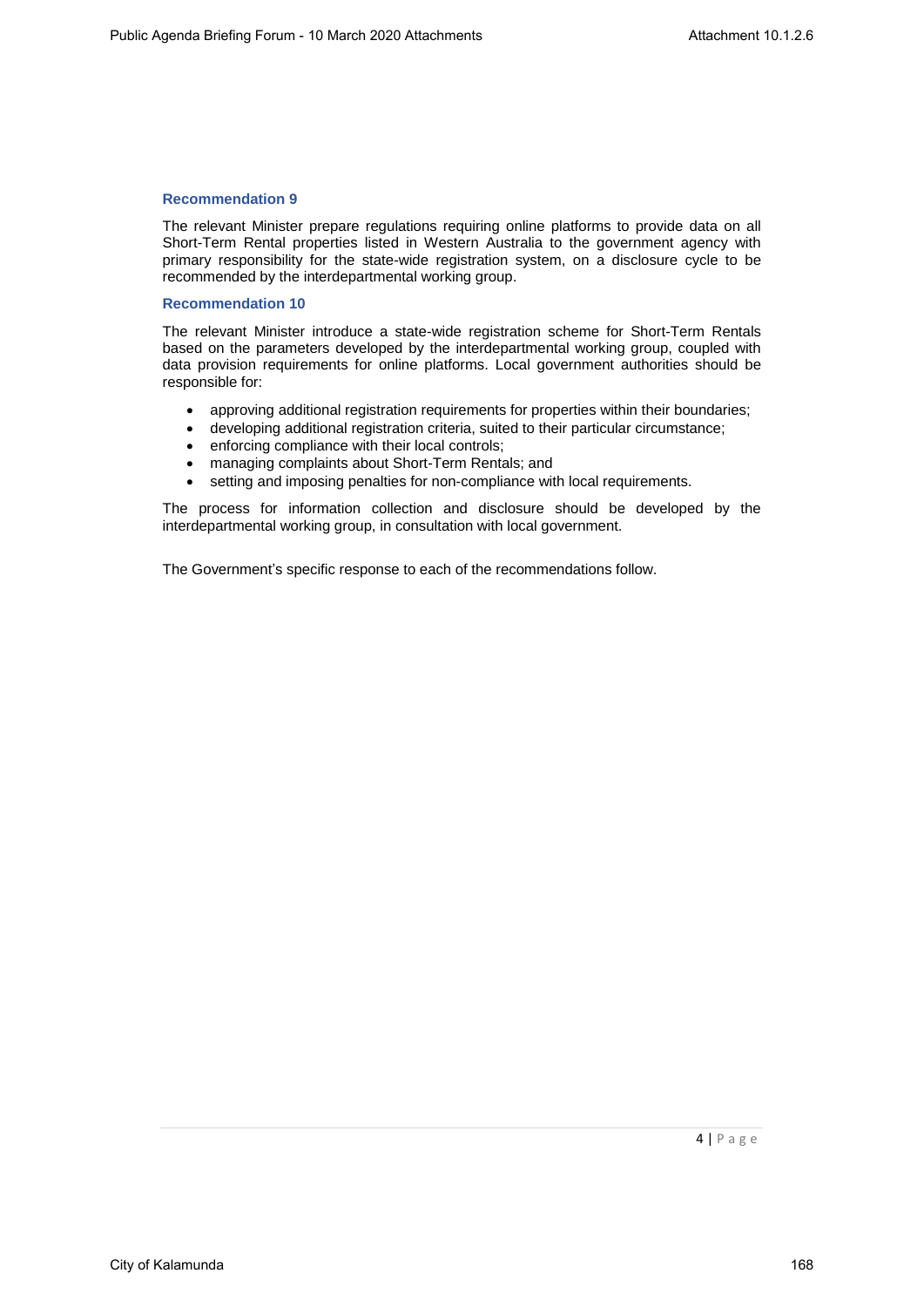# Government's Response to the Recommendations

# *Recommendation 1*

The Minister for Commerce request the Department of Mines, Industry Regulation and Safety develop a public education campaign in association with REIWA to make owners, real estate agents, property managers and purchasers of real estate in Western Australia aware of their obligations in regard to:

- the truthful marketing and presentation of properties as Short-Term Rental prospects;
- the importance of considering Short-Term Rental as part of the pre-purchase due diligence process; and
- other legal obligations surrounding the use of properties as Short-Term Rentals.

# Response

The Government agrees to the recommendation.

In using a property for a short-term rental, there are a range of approvals, public health and safety, insurance, taxation and amenity issues that both the consumer and service provider need to be aware of. It is important that there is an appropriate level of education and information available to ensure awareness of these requirements, and the Western Australian Government supports the development of an education program than can be tailored to local conditions.

The *Real Estate and Business Agents and Sales Representatives Code of Conduct 2016* (the Code) provides that an agent or sales representative must exercise due care, diligence and skill. Additionally, the Code provides for the disclosure of material facts to any person materially affected. This would include the correct communication (advertising) of properties and their suitability for use as short-term rental properties.

The Department of Mines, Industry Regulation and Safety (DMIRS) will communicate with the industry, in liaison with REIWA reminding it of the Code requirements and how the Australian Consumer Law (WA) applies. DMIRS will also establish a communication strategy to the community (owners, purchasers etc) alerting them to matters that should be considered at the time of purchase and use of properties.

The Minister for Commerce notes that the Australian Consumer Law (WA) applies to the provision of all goods and services. In relation to the suppliers of short-term rentals, this includes the application of consumer guarantee provisions meaning that: services are provided with due care and skill, the accommodation is fit-for-purpose and that consumers are not misled or deceived in their transactions with suppliers. The Minister for Commerce will request DMIRS to work with other jurisdictions to propose that a national education campaign on consumer rights under the Australian Consumer Law (WA) in relation to shortterm rentals be developed.

The Department of Fire and Emergency Services (DFES) proposes that it is actively consulted and engaged in the development of any education campaigns. These will be communicated to the community and appropriate related education initiatives:

educating short-term rental owners about what safety standards and signage they need to display in their property; and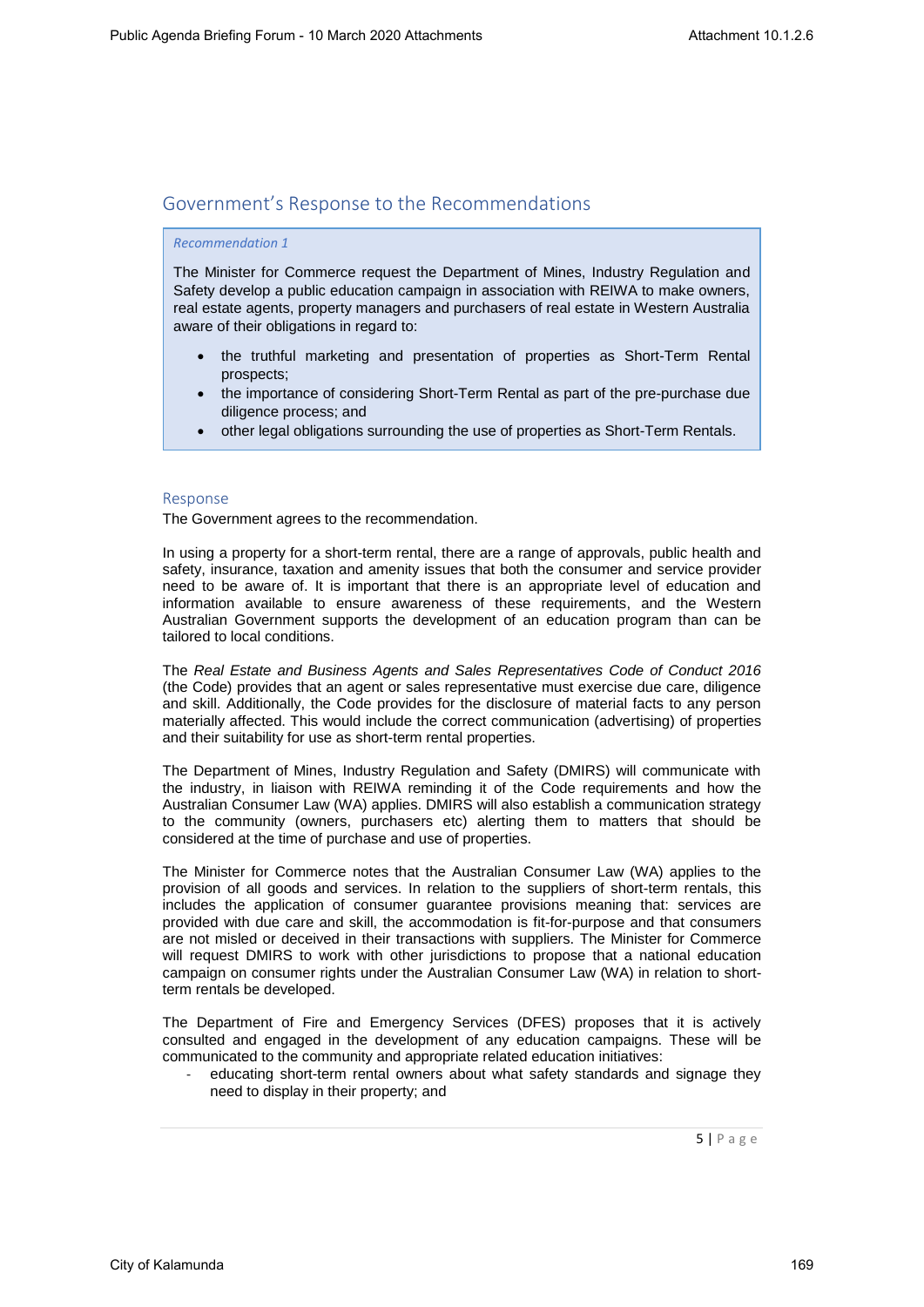- educating travellers about the risks of the local area, what to do in a bushfire or other emergency, and how to stay informed.

# *Recommendation 2*

That by June 2020 the Minister for Planning update the model provisions in the *Planning and Development (Local Planning Schemes) Regulations 2015* to amend:

- land use definitions to differentiate between hosted and unhosted Short-Term Rentals;
- land use definitions to include the size and capacity of Short-Term Rentals; and
- the definition of bed and breakfast accommodation.

# Response

The Government endorses the intent of the recommendation; however, the timeline is considered insufficient.

It is agreed that the land use definitions in *Planning Bulletin 99 – Holiday Homes Guidelines* and the model provisions in the *Planning and Development (Local Planning Schemes*) *Regulations 2015* that relate to short-term rentals are dated, and do not accurately reflect how residential properties are currently being used for short-term letting in Western Australia.

The inclusion of land use definitions in the model provisions in the *Planning and Development (Local Planning Schemes) Regulations 2015* encourages the consistent treatment of short-term rentals throughout Western Australia while retaining the ability of local governments to adjust their policy responses to local contexts.

On behalf of the Minister for Planning, the Department of Planning, Lands and Heritage (DPLH) will progress the update of the model provisions in the *Planning and Development (Local Planning Schemes) Regulations 2015* to amend definitions. This review may or may not include those noted by the recommendation and additional definitions as deemed necessary. It is noted that there is a higher compliance burden on traditional bed and breakfasts, and any actions taken to harmonise land use definitions must be cognisant of the implications on traditional bed and breakfast businesses.

The model provisions in the *Planning and Development (Local Planning Schemes) Regulations 2015* cannot be updated within the timeframe specified in the Report due to the drafting process and additional legislative steps required. A more accurate timeline would be November 2020.

As an interim measure, the proposed land use definitions will be incorporated into the draft WAPC Tourism Position Statement. It is expected that the WAPC will have a draft Tourism Position Statement for public consultation around mid-2020.

The Minister for Planning will also investigate the option of 'deeming' the definition of hosted accommodation and providing for this type of accommodation to be exempt from development approval, into all local planning schemes, in accordance with Section 257B of the *Planning and Development Act 2005*. This would ensure consistent provisions for hosted accommodation across the State.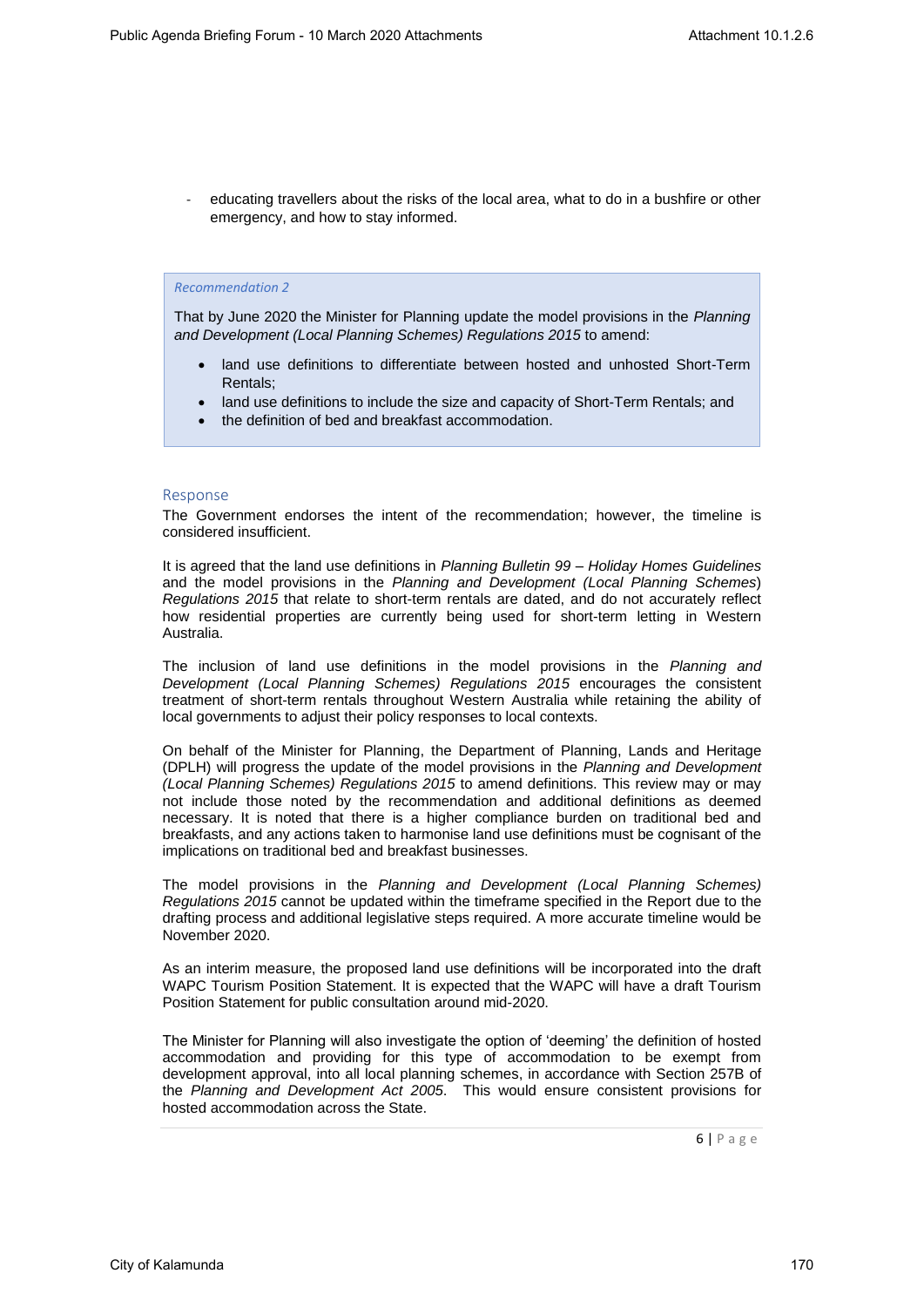Consistent with the findings of the Report, the designation of land use permissibility for unhosted accommodation will be determined through each local planning scheme.

#### *Recommendation 3*

That by June 2020 the Minister for Planning direct the Western Australian Planning Commission to update planning guidance so that it aligns with the amended land use definitions in the *Planning and Development (Local Planning Schemes) Regulations 2015*  and provides greater guidance to local governments about ways to appropriately regulate Short-Term Rentals.

#### Response

The Government endorses the intent of the recommendation.

The WAPC will continue to draft policy (Tourism Position Statement and any other necessary guidance) that will align with any proposed amendments to land use definitions and provide greater guidance to local governments about ways to appropriately regulate short-term rentals. Additionally, the interdepartmental working group's work will be considered in the drafting of the policy position.

Once advertised, the draft Tourism Position Statement would be considered seriously entertained, as such, it would be applicable when considering planning applications. By releasing the policy ahead of amendments to the *Planning and Development (Local Planning Schemes) Regulations 2015* (the Regulations) it provides an opportunity to test the application of definitions prior to incorporation into the Regulations.

# *Recommendation 4*

The Minister for Planning direct the relevant government agency to work with stakeholders to develop model by-laws that assist strata companies to better manage Short-Term Rentals in their strata scheme. These model by-laws should include:

- by-laws that, if adopted by a strata company, would prevent owners from letting their lots as Short-Term Rentals; and
- by-laws that, if adopted by a strata company, would enable owners to let their lots as Short-Term Rentals.

#### Response

It should be noted that the development of model by-laws for strata is outside the scope of the Planning portfolio as it relates to the Minister for Lands. The Minister for Planning can only direct it's own agency to undertake work.

The Government does not support adopting the recommendation.

Landgate notes that strata companies have broad powers to make by-laws that best suit their individual needs. However, sufficient support will be provided to stakeholders by adopting Recommendation 5.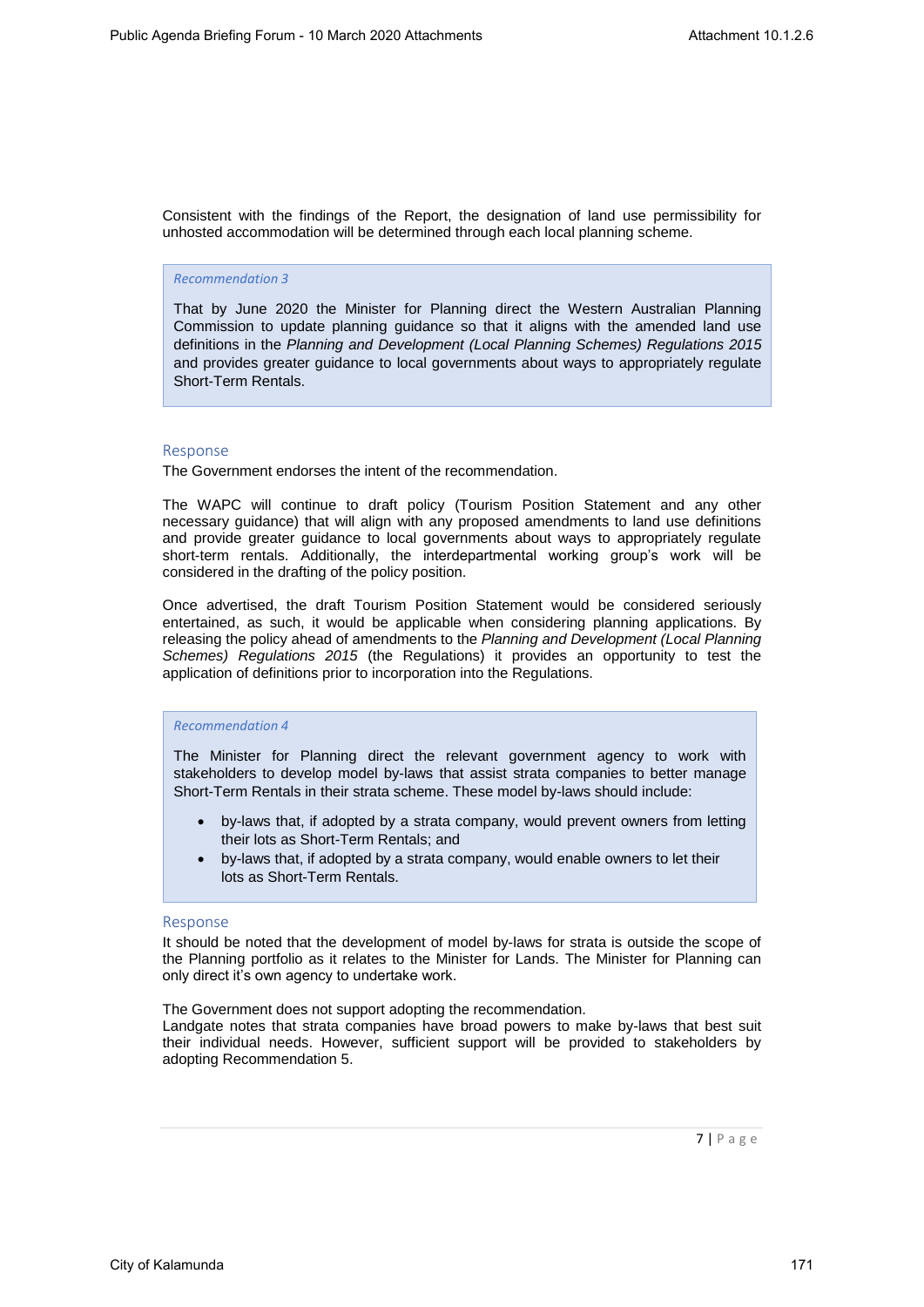Providing model by-laws could lead owners and tenants to assume that the by-law is inherently valid. However, in certain circumstances, a model by-law could be found to be invalid by the State Administrative Tribunal.

A strata company does not need a legislative authority to provide for short-term rentals. However, upon proclamation of the amended *Strata Titles Act 1985*, by-laws will be established as secondary to any other legislation. As a result, by-laws will *always* have to conform to the planning legislation first and foremost.

The standard by-laws currently included in the *Strata Titles (General) Regulations 2019* (under development) enable owners to facilitate short-term rentals, unless another law prohibits or restricts them from doing so.

Support in understanding by-laws will be provided to stakeholders through updating Landgate's guidance material (consistent with Recommendation 5); an activity that is already accommodated in the Strata Reform Project plan.

# *Recommendation 5*

The Minister for Planning direct Landgate to update their strata titles guidance to include discussion of the powers and processes open to strata companies to manage Short-Term Rentals in strata schemes.

#### Response

It should be noted that the Minister for Planning cannot direct Landgate, as this is the role and responsibility of the Minister for Lands.

The Government supports the recommendation.

This activity is planned to occur as part of Landgate's Strata Titles Act Reform project, due to conclude in 2020/21.

Upon proclamation of the amended *Strata Titles Act 1985*, Landgate will clarify in its guidance material that a short-term rental by-law would be a governance by-law for a scheme where the legislation allows.

If, as a result of the Committee's Report, the WAPC was to amend any planning policies that affect strata by laws, Landgate will update the strata titles guidance accordingly.

In clarifying guidance material, Landgate, as part of the Strata Titles Act Reform project, may update publications relating to the *Strata Titles Act 1985* including 'A Guide to Strata Titles' and the 'Strata Titles Practice Manual' to include discussion on Airbnb and the sharing economy, as well as how by-laws can be used by strata companies to better manage shortterm rentals in their strata schemes.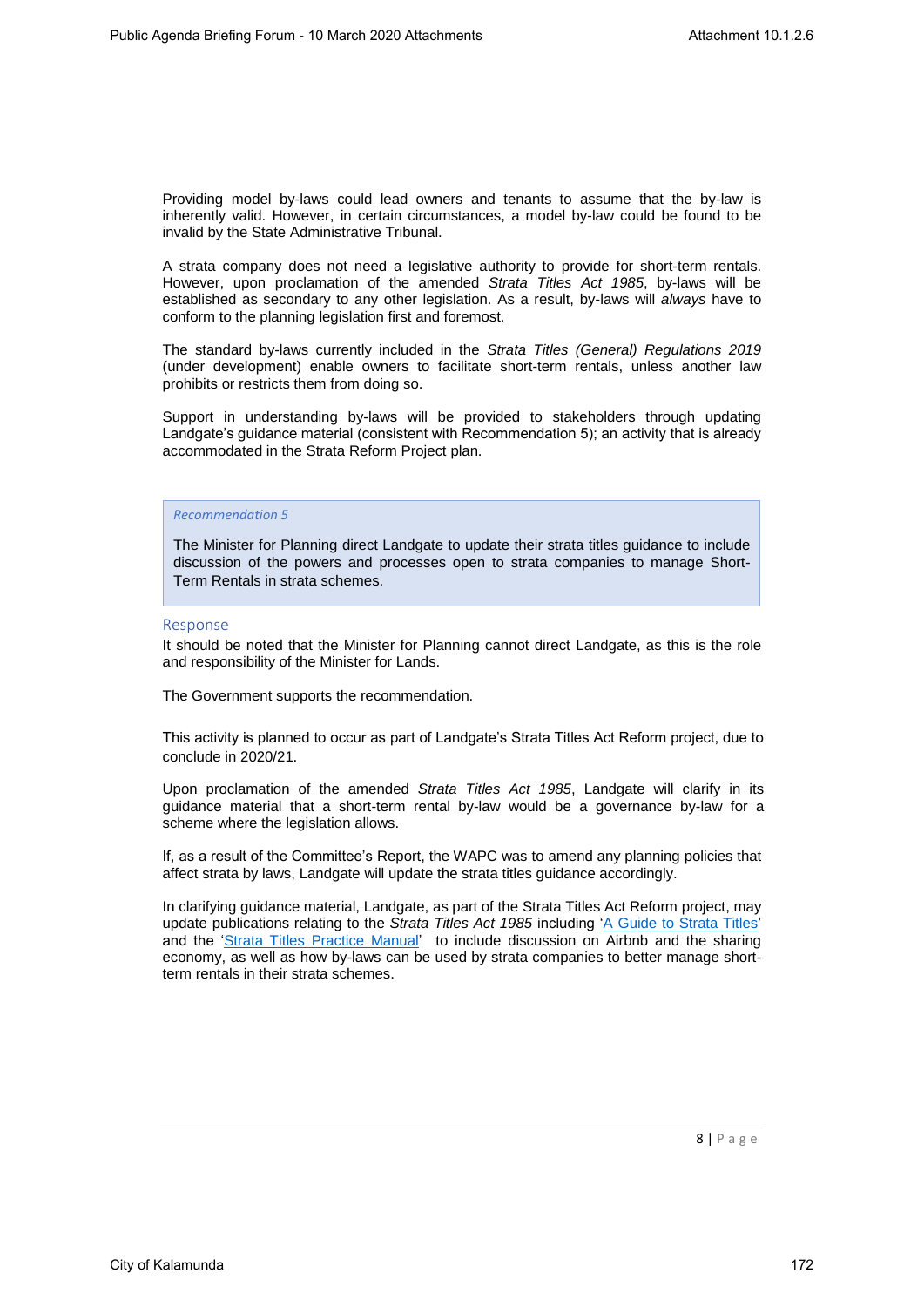The Ministers for Commerce, Local Government, Planning and Tourism establish an interdepartmental working group to coordinate whole-of-government policy responses for Short-Stay Accommodation.

# Response

The Government supports the recommendation. State Government agencies have various responsibilities and interests in short-stay accommodation, including tourism sector development and destination marketing, housing affordability, planning and land use, consumer protection and safety, bushfire safety and supporting local governments to enforce their local laws, planning schemes and policies. Given the complexities of the policy responses required, the establishment of a working group to coordinate these is a logical step.

The Ministers for Commerce, Local Government, Planning and Tourism will nominate staff within their respective portfolios to be members of the interdepartmental working group.

The implementation of a register, its administration, enforcement, determination of any fee structures, collection of information and legal obligations on both booking platforms and individual property owners has potential policy and regulatory implications for the Department of Local Government, Sport and Cultural Industries (DLGSC), DMIRS, and DPLH. The working group will identify the lead government agency to have primary responsibility for the coordination of regulation for short-stay accommodation.

The interdepartmental working group may establish a small number of specific technical working groups to undertake relevant tasks associated with respective recommendations. These groups may consist of broader membership than the working group as relevant to the task (for example, it may be appropriate to seek input from the Western Australian Local Government Association (WALGA) given the impact on local government and the sector's position). Additionally, other government and non-government entities may be invited to assist with the development of certain policies as appropriate.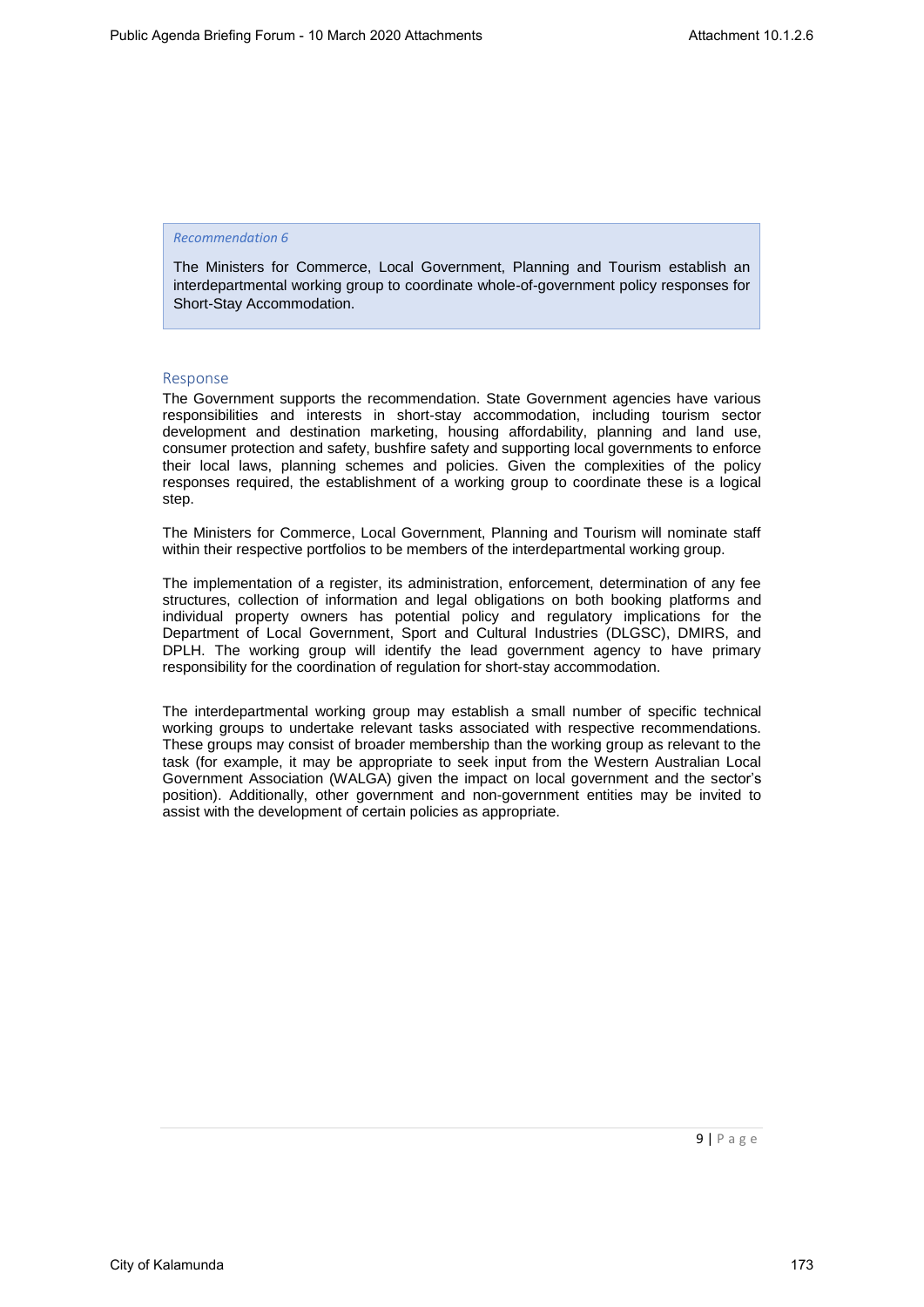The interdepartmental working group should:

- 1. Establish the baseline requirements for a state-wide registration scheme, including:
	- a. the minimum information required for both hosted and unhosted premises;
	- b. the cycle of registration;
	- c. registration costs for the State register (separate from any additional local government fees, charges or costs);
	- d. the most appropriate agency to hold the register; and
	- e. the treatment of Traditional Accommodation providers.
- 2. Determine the legal mechanisms through which the State Government can introduce and enforce a registration scheme, including consequences for noncompliance.
- 3. Determine the most appropriate mechanism to collect and manage the registration data.
- 4. Determine the information disclosure requirements for online platforms and appropriate enforcement mechanisms.
- 5. Determine information sharing mechanisms between State and local government authorities, including information gathered under existing registration and licensing regimes for Traditional Accommodation.
- 6. Determine what information, if any, should be made publicly available.
- 7. Ensure that local governments maintain the ability to require the provision of additional information and impose additional licensing or operational requirements, depending on their particular circumstances.

The interdepartmental working group's activities should incorporate appropriate consultation mechanisms with local government authorities and relevant stakeholders.

# Response

The Government generally supports the recommendation, including introduction of a mandatory registration process.

The dot points identified to establish the baseline requirements for the registration scheme are comprehensive and cover the key issues. The critical part of this process, is how these are to be applied. In implementing a registration scheme, this needs to be flexible and not too onerous, to encourage use by all parties. Any property registration system needs to be simple, low cost and user friendly.

Critical issues in implementing a state-wide registration scheme will be the relationship between local and State Government, what is the legal mechanism for the State, how data is collected and shared between the respective levels of government, and what is the role of online platforms.

The interdepartmental working group will work through the details of how the registration process would operate and be applied. In doing so, the interdepartmental working group will identify the costs to both State and local government, and industry, with the aim to find most cost-effective approach.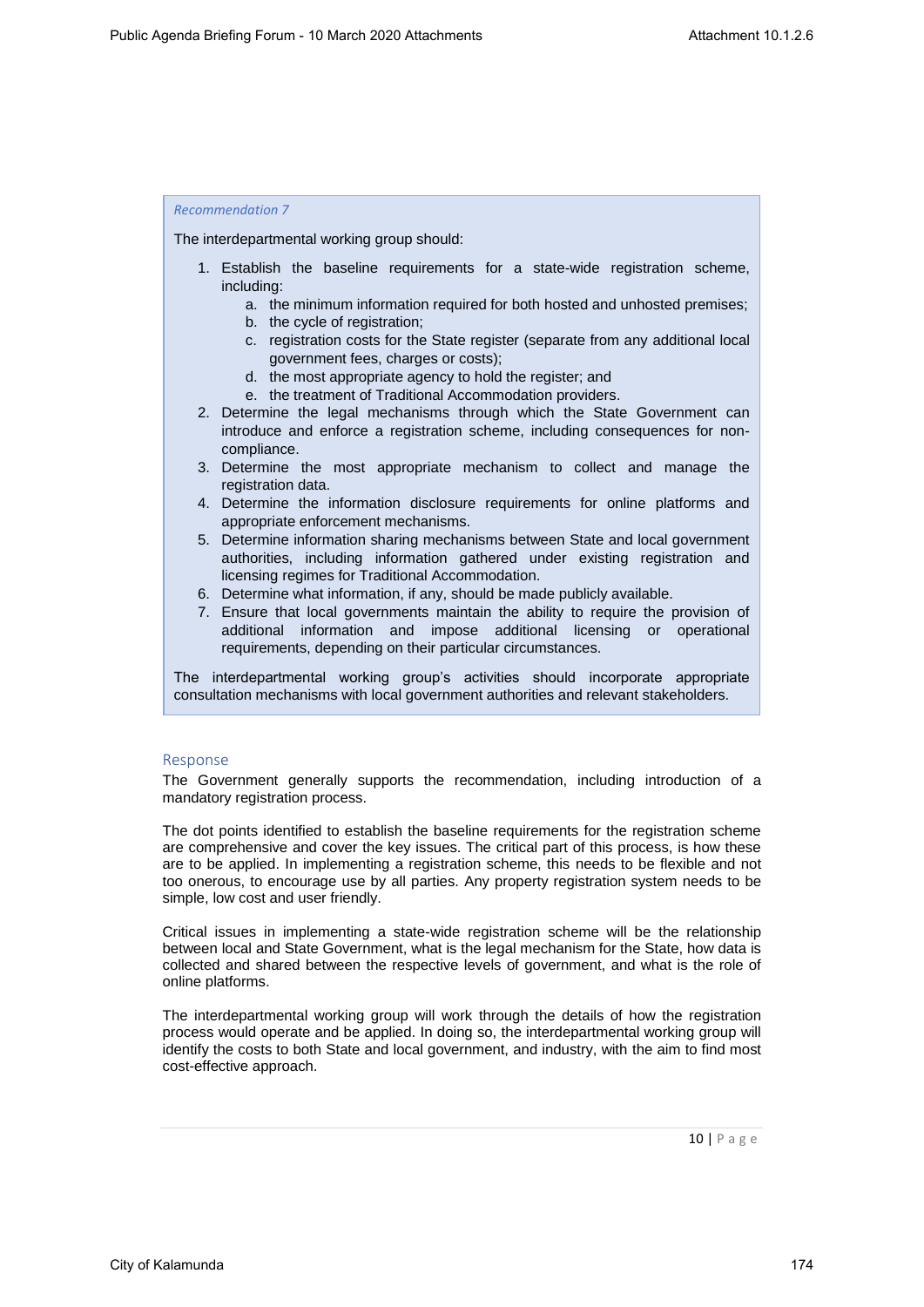As noted in the response to Recommendation 6, other government and non-government entities may be invited to assist with the development of certain policies. In this regard, DFES will assist the interdepartmental working group to consider the development of a Short-Term Rental Accommodation Fire Safety Standard in the Western Australian context as New South Wales has done.

Working smarter and in partnership with local government is a key priority of the McGowan Government, as illustrated in the Services Priority Review and State Local Government Partnership Agreement signed in August 2017. It provides a framework for better alignment with government strategy and a forum to discuss investment, prioritisation and identification of collective opportunities to meet mutual outcomes. In addition, a State Local Government Working Group has been established to support the Partnership Group to drive a long-term agenda and culture of collaboration between State and local government. This mechanism could be considered as part of the development of this project.

# *Recommendation 8*

The relevant Minister should ensure, through appropriate legislative or regulatory mechanisms, that online platforms are required to display a valid registration number for Short-Term Rentals, issued under the registration scheme.

The interdepartmental working group should consider and provide advice to the Minister on the appropriate requirements for Traditional Accommodation.

#### Response

The Government generally supports the recommendation, including the introduction of a mandatory registration system.

The most appropriate legislative and regulatory mechanisms will be investigated through the interdepartmental working group.

If a register is established and applied as a mandatory requirement as proposed in Recommendation 7, then it is appropriate that a valid registration number is displayed to highlight that due process has been followed, and that properties are legitimate short-term rentals.

In addition to addressing short-term rentals, the interdepartmental working group will also consider and provide advice on what is determined the most appropriate requirements for traditional accommodation providers.

The interdepartmental working group will consider existing registration processes of government and identify any existing systems or programmes, where possible, including online platforms that can be utilised for this purpose.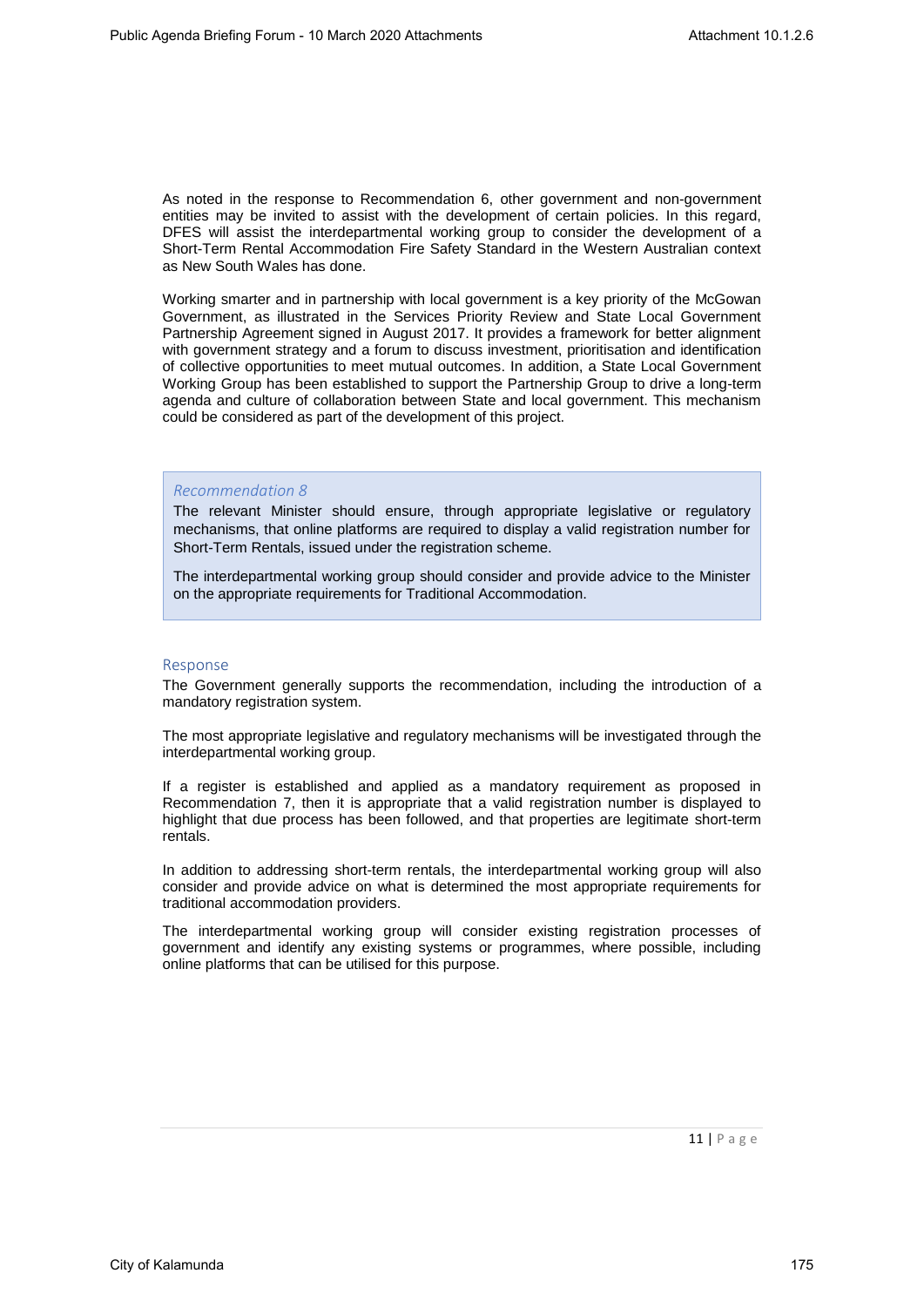The relevant Minister prepare regulations requiring online platforms to provide data on all Short-Term Rental properties listed in Western Australia to the government agency with primary responsibility for the state-wide registration system, on a disclosure cycle to be recommended by the interdepartmental working group.

# Response

The Government generally supports the recommendation, including the introduction of a mandatory registration system, and a mechanism for data to be collected.

It is unlikely online platforms will voluntarily include registration numbers on their listings in Western Australia. As such, the Government will investigate the potential to introduce legislation to require online booking platforms to list relevant information on their websites, and report data to the Government. It is likely that the Western Australian Government will introduce measures, similar to Tasmania in its *Short Stay Accommodation Act 2019*, to encourage compliance with short-term rental planning permit requirements.

The Government recognises that adequate privacy protections would need to be developed to enable the sharing of de-identified data.

# *Recommendation 10*

The relevant Minister introduce a state-wide registration scheme for Short-Term Rentals based on the parameters developed by the interdepartmental working group, coupled with data provision requirements for online platforms. Local government authorities should be responsible for:

- approving additional registration requirements for properties within their boundaries;
- developing additional registration criteria, suited to their particular circumstance;
- enforcing compliance with their local controls;
- managing complaints about Short-Term Rentals; and
- setting and imposing penalties for non-compliance with local requirements.

The process for information collection and disclosure should be developed by the interdepartmental working group, in consultation with local government.

# Response

The Government supports the recommendation that a state-wide registration scheme be explored and developed. There is a clear need for a whole-of-government view on the appropriate regulatory and legislative framework that will meet the needs of this rapidly changing sector.

The responsibility of local government as outlined will need to be costed and appropriate cost recovery mechanisms put in place. In Western Australia, local governments can impose fees and charges on users of specific, often incidental, services. Examples include